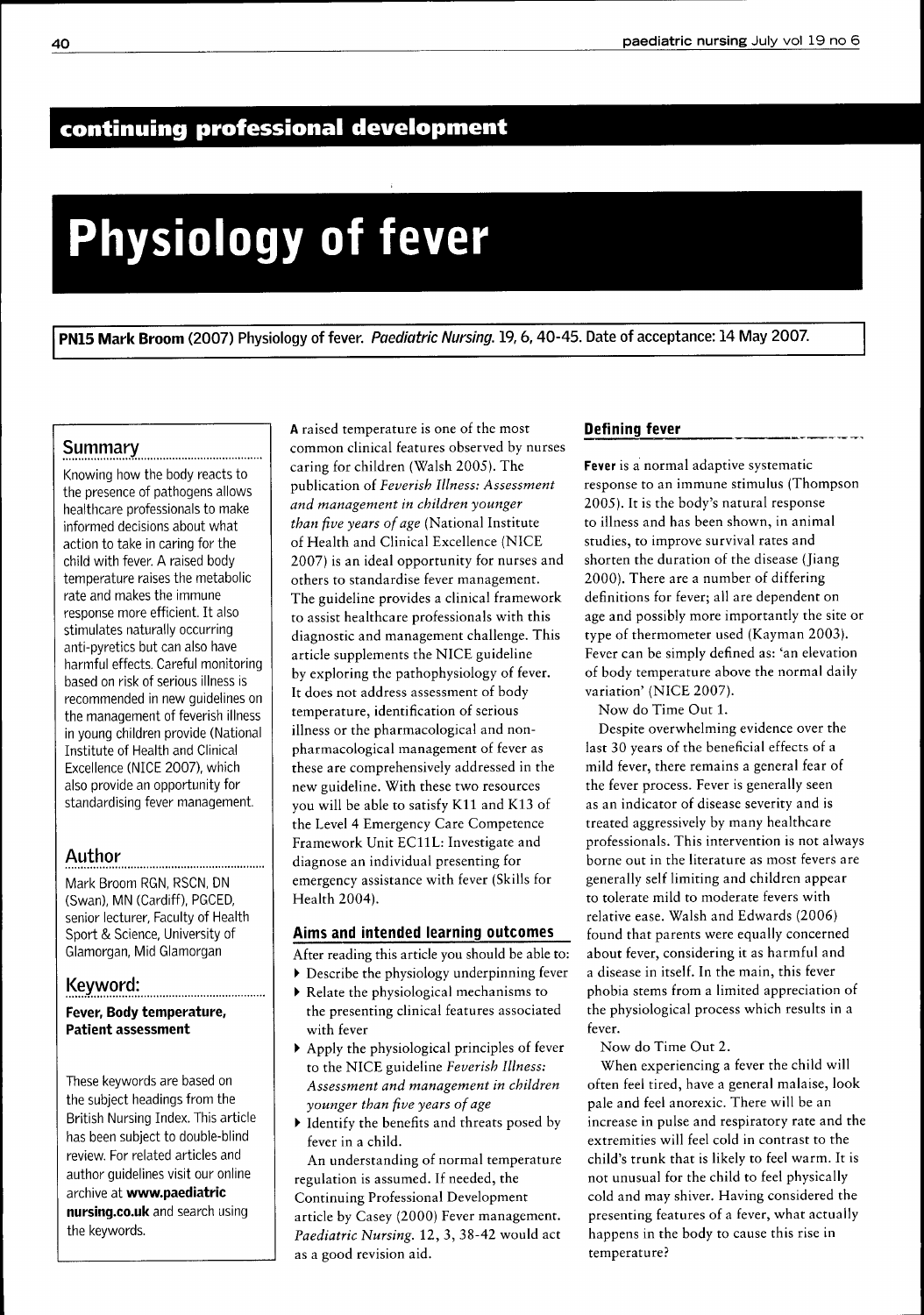### **Physiology of fever**

**Fever** is a clinical indicator of a host response, usually to a microbial infection. It is one of a number of mechanisms the immune system utilises to rid the body of the invading pathogens (Tatro 2000). Substances that induce fever are termed pyrogens and these can be exogenous (from the outside), for example, pathogens, bacterial toxins, antigen/antibody complexes or endogenous (internally produced), for example, interleukin, interferon.

In this article we will concentrate on the most common exemplar seen in children, fever resulting from an infection. A microbial infection, if left unchecked, will result in localised tissue death or injury as the invading organisms multiply. Inflammatory mediators such as histamine, kinins, prostaglandins, leukotrienes and interleukins are released at the site of the infected area from these damaged cells. These inflammatory mediators help attract white blood cells (leukocytes) in a process called chemotaxis.

The first white blood cells to respond to the infective organisms are macrophages which engulf the pathogen (a process called phagocytosis) and initiate the release of a variety of cytokines and associated substances to continue and enhance the immune response. These small proteins assist immune communication and initiate many of the features of fever and inflammation associated with the infective process. These various macrophages are collectively termed monocytes and make up 10 to 15 per cent of all the cells in any organ in the body (Thibodeau and Patton 2007).

#### **Endogenous pyrogens**

**There** are many substances released as a result of the inflammatory process, but it is the cytokines that are most closely associated with the fever response. Cytokines include interleukins, interferon and tumour necrosis factor  $-\alpha$ (TNF- $\alpha$ ).

Cytokines have both a local and systematic action, interleukins, for example, assist cellular communication between leucocytes and because of their hormonelike action have the ability to influence the intensity and duration of the immune response.

• Interleukin 1 (IL-1) activates the vascular epithelium and increases vascular access

to the infective site while promoting and stimulating the action of lymphocytes.

- Interleukin 6 (IL-6) has a similar action on lymphocytes but also stimulates the production of antibodies.
- $\triangleright$  TNF- $\alpha$  increases the permeability of capillaries and promotes drainage of excess fluids to the lymph nodes. Interestingly, TNF- $\alpha$  has both a cytolitic  $-$  the ability to destroy cells  $-$  and a cytostatic - the ability to inhibit or suppress cell growth - effect. These actions have a role in the inflammatory process. TNF- $\alpha$  has been associated with cancer cell destruction, and its over production connected with cases of rheumatoid arthritis.
- Interferon is present when the immune system has been compromised by a viral attack and is related to a group of proteins that have a role in directly destroying the virus. It assists cell communication to enhance cell resistance to viral attack.

### **Increase in 'set-point' oj body temperature**

Interleukins, interferon and TNF- $\alpha$  in combination have an endogenous pyrogenic action producing prostaglandin E^ (PGE^). Prostaglandins are produced from essential fatty acids and are easily transported across the cell walls and into the circulation. They are found in virtually all organs and tissues of the body and exhibit a hormone-like action on the cell, regulating the production of adenyl cyclase; this has the end effect of influencing the metabolic rate of the cell. In the hypothalamus, PGE, plays a key role in establishing a specific thermoregulatory change (DiMicco and Zaretsky 2005). It has been noted that there is a high concentration of PGE, receptors in the pre-optic area of the hypothalamus responsible for the genesis of the fever (Biddle 2006). The hypothalamus is in close contact with the general circulation by a cluster of neurons termed the circumventricular organ system. This structure extends beyond the blood brain barrier and allows direct contact with both exogenous and endogenous pyrogens in the circulation as well as the PGE, found in the cerebral circulation (see Figure 1).

The consequence of this direct action on the hypothalamus is an increase in the body temperature 'set point'. The change in the temperature set by the hypothalamus is now deemed to be physiologically normal. The



### Time out 2 Take a sheet of paper and create a list that describes the clinical features produced during a febrile episode. Do not worry too much about terminology at this stage, get your ideas down and

compare these with a colleague.

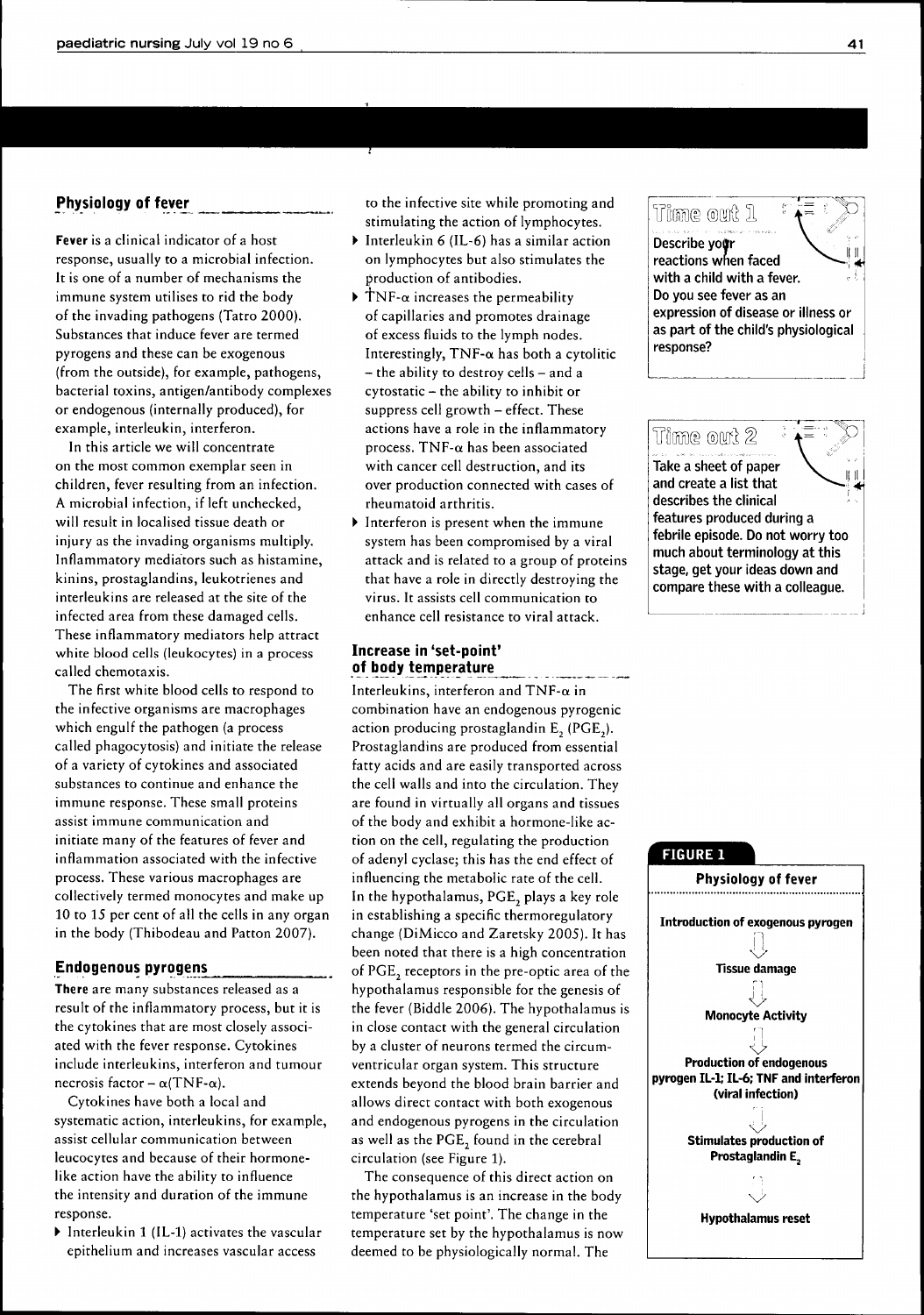# **continuing professional development**

٠,

temperature will remain at this new preset level as long as there is a production of endogenous pyrogens. A practical analogy of how this process works, before we cover the more complex physiology, would be your central heating system. If your central heating thermostat is set at 21°C then your boiler will heat the system until it reaches that temperature. The boiler automatically switches off when the temperature drifts above 21°C and fires up when the temperature falls below the preset level. If you increase the thermostat temperature to 30°C, the boiler will continue to heat the system until that new temperature is reached and then maintain that temperature at the new set point.

### **Effect of increased temperature**

An increasing body temperature requires a complex and interacting behavioural, endocrine and autonomic nervous system response. There is an increase in the production of the hormone adrenaline by the adrenal medulla. This has the effect of increasing heart rate, metabolic rate and muscle tone. Adrenaline stimulates glycolysis - the conversion of glucose to energy - which speeds up the chemical reactions within the cell and as a by-product produces heat (Huether and McCance 2000). Adrenaline is also a powerful peripheral vasoconstrictor; this has an important role in heat conservation. The decreased lumen of the arterioles increases peripheral vascular resistance shunting blood away from the capillary beds in the skin allowing blood to remain in the deep tissues close to the core, thereby maintaining heat and reducing heat loss through convection, conduction, radiation and evaporation. There is a reduction in the production of anti-diuretic hormone; produced and stored in the posterior segment of the pituitary. Normally, this has the effect of concentrating urine by reducing water loss from the collection ducts of the nephron. However, in a child with a fever this reduction increases fluid loss resulting in a reduction in the vascular and extracellular fluid compartments, as a result less energy is required to maintain the core temperature. These physiological processes also have behavioural consequences. The child will feel cold and as a result will wish to wrap up warm, curl up to reduce the amount of surface area exposed to the environment, or maybe retire to bed. Now do Time Out 3.

Any attempt to cool the periphery will result in an increase in metabolic rate and greater effort to conserve heat from the febrile body. Using the central heating example to explore this point further: the most efficient way to reduce the temperature in the house from 30°C to 21°C would not be opening the windows; this will only result in the boiler attempting to maintain the ambient temperature to 30°C, resulting in a great deal of energy usage. A similar effect can be seen in a febrile child. Any reduction in the peripheral temperature will result in the hypothalamus deeming this to be a threat to the core temperature and as a result initiating a raise in the metabolic rate, possibly excessive shivering or rigours and further heat conservation mechanisms.

### **Natiurally occurring anti-pyretics**

In most instances the body temperature during the febrile state rarely exceeds 40°C. The febrile process is self limiting and the body produces a variety of hormones that have an effect of ensuring the temperature does not spiral out of control (see Box 1). It is thought that these naturally occurring anti-pyretic agents effectively limit the destructive effect of the fever through a negative feedback mechanism. The negative feedback of these substances may also account for the fluctuation of temperature seen in the clinical environment. As the fever increases this acts as a stimulus for the production of the anti-pyretic agents that will in effect lower the temperature. As the temperature falls so the stimulus for the release of antipyretic agents decreases and as a result the temperature starts to increase to the preset level determined by the hypothalamus providing stimulus for the release of more naturally occurring antipyretic agents.

There is much debate about the actions of the endogenous anti-pyretics but there is evidence that they attenuate fever by acting on the thermoregulatory neurones in the preoptic region of the anterior hypothalamus and the ventral septum of the limbic system (Roth 2006). There is some evidence to suggest that they may also enhance the role of non steroidal anti-inflammatory drugs by reducing the production of PGE<sub>2</sub> (Richmond 2003). What is clear is that their production provides a natural barrier to an uncontrolled fever.

# me o. t 3

With the information gained from the text above how do you think a febrile child's body will react to any external cooling measures?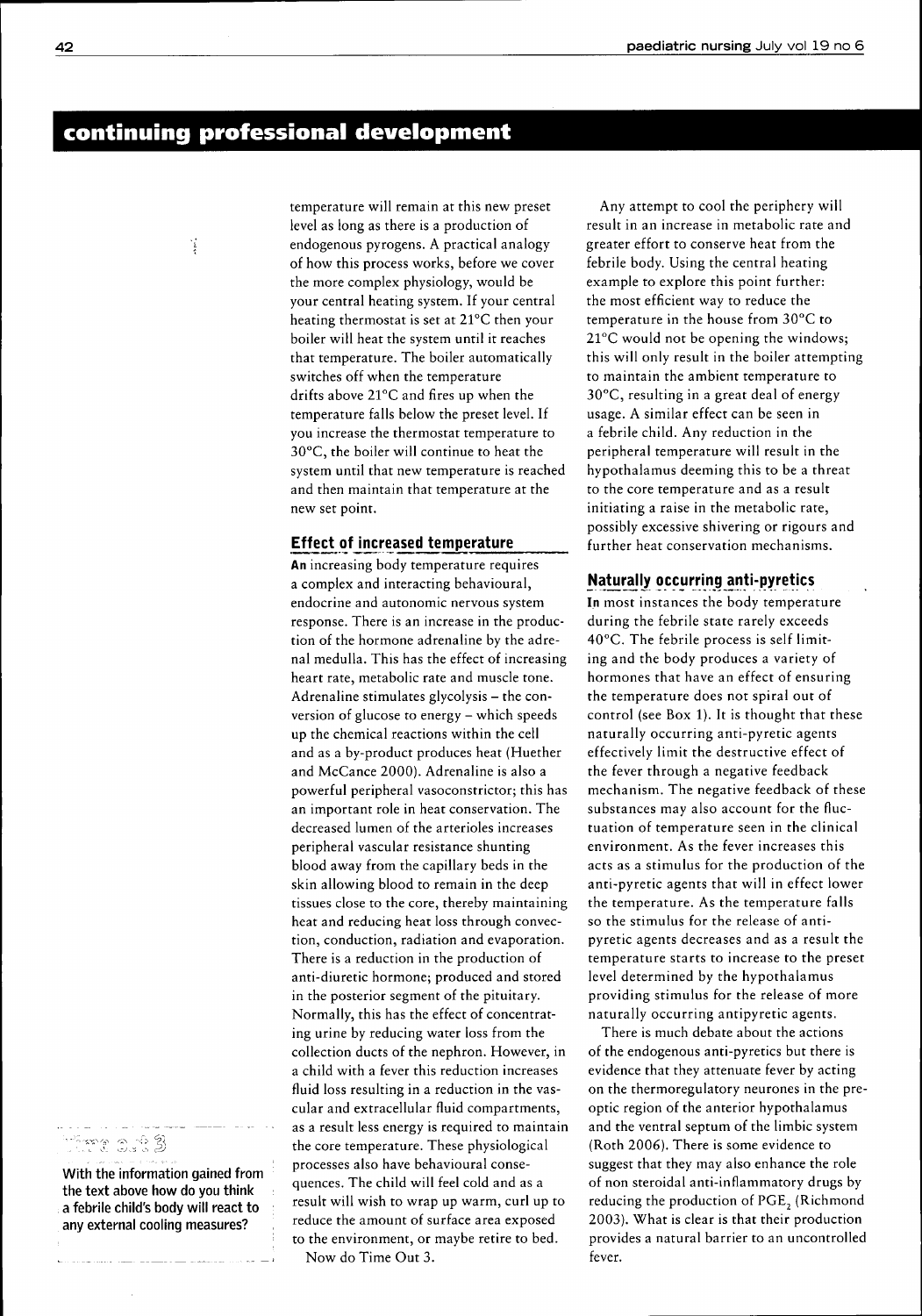### **Benefits of a fever**

The evolutionary processes that have allowed the immune system to develop such complex mechanisms have also provided many beneficial actions. With a body temperature of between 37.5°C and 40°C there is an increase in metabolic rate (Thibodeau and Patton 2007). This alone provides many advantages and allows the immune response to become more efficient. With every 1°C increase in body temperature there is a corresponding 10 per cent increase in metabolic rate (Martini 2006). Using the central heating analogy this could be likened to employing additional appliances to boost heat generation, supplementing the output of the central heating system. Enzyme reactions occur at a quicker rate, mobilisation of the cellular immune system improves. The higher temperatures generated by the raised metabolic rate stimulate lymphocyte transformation, motility of polymorphonuclear neutrophils improves, phagocytosis becomes more effective and there is some evidence to suggest that interferon production is influenced (Montague *et al* 2005). Immune efficiency improves and with everything ticking over faster there is also accelerated tissue repair.

To make the circulatory environment hostile to the exogenous pathogens the body shifts from glucose metabolism to one based on lipolysis and proteolysis. Lipolysis is the hydrolysis of fats into free fatty acids available to the circulation; and proteolysis is the enzyme-mediated breakdown of proteins into polypeptides. Reducing the amount of free glucose available in the circulation that can be used by the invading microorganisms helps hinder the disease process. This immune response is further enhanced by the release of acute phase proteins by the liver. As TNF, IL-1 and IL-6 are released by monocytes into the circulation, this has the effect of stimulating the production of an array of proteins and other substances in response to these inflammatory mediators.

Acute phase proteins are used for energy and tissue repair and also have a beneficial effect of binding cations necessary for bacterial replication (McCance and Huether 2002). Cations are positively charged ions and are minerals such as iron, copper and zinc. The effect of binding these circulatory minerals reduces their circulatory concentration

and ultimately limits their supply. These minerals are required for bacterial and viral reproduction; if they are not present in normal circulatory concentration the rate of pathogen replication is slowed down and so influencing the progression of the disease process (Montague *et al* 2005). As the fever continues, cellular auto-destruction is used as a method of controlling the spread of infection. Lysosomes, sac-like intracellular vessels containing digestive enzymes, are activated at a low pH created by the actions above. Breakdown of the lysosomes destroys the cells that have been infected by the invading organism.

An increasing body temperature directly affects the invading organisms. Most bacteria are heat sensitive and function most efficiently between 33°C to 41°C (Mackowiak 1981). As the temperature is elevated growth rate and mobility is decreased, self destruction of the bacteria (autolysis) increases and cell walls become damaged (Vertree *etal 2002).* Likewise, viruses are sensitive to environmental temperature and slow down their rate of replication. Stanley *et al* (1990) found that cells chronically infected with Human Immunodeficiency Virus (HIV) had a reduction in viral activity as the temperature increased, decreasing from eight- to 16-fold increase in viral production at 37.5°C to six-fold at temperatures between 41.6°C and 42.5"C. This study demonstrated that as the body temperature increases, viral replication decreases.

### **Harmful effects of fever**

Now do Time Out 4. Febrile convulsions are the likely reason child health nurses will respond aggressively to fevers. The aetiology of febrile convulsions is still relatively unknown, although there does appear to be a link with a rising, rapid elevation of temperature exceeding 38.8°C rather than a prolonged elevation (Berg 1997). The literature varies on an exact incidence of febrile convulsions in childhood but it appears that around 3 per cent of children between the age of six months and six years are at risk (Pang *et al* 2005). This age range coincides with a period of physiological development where the child's seizure tolerance is relatively low (Champi 2001) and also their exposure to a variety of pathogens is at its highest. Febrile convulsions are generally self limiting and

## **BOX 1**

#### **Naturally Ocurring Anti-pyretics**

• Anti-diuretic Hormone,

- $\blacktriangleright$   $\alpha$ -melanocyte stimulating hormone, produced by the intermediate lobe of the pituitary and involved in the production and release of melanin in the skin and hair
- corticotrophin releasing factor, produced by the neuroendocrine cells of the hypothalamus are released during a febrile episode.



Up until this point the article has dealt with the beneficial effects of fever. List the harmful effects of a fever and in particular what clinical features cause you concern.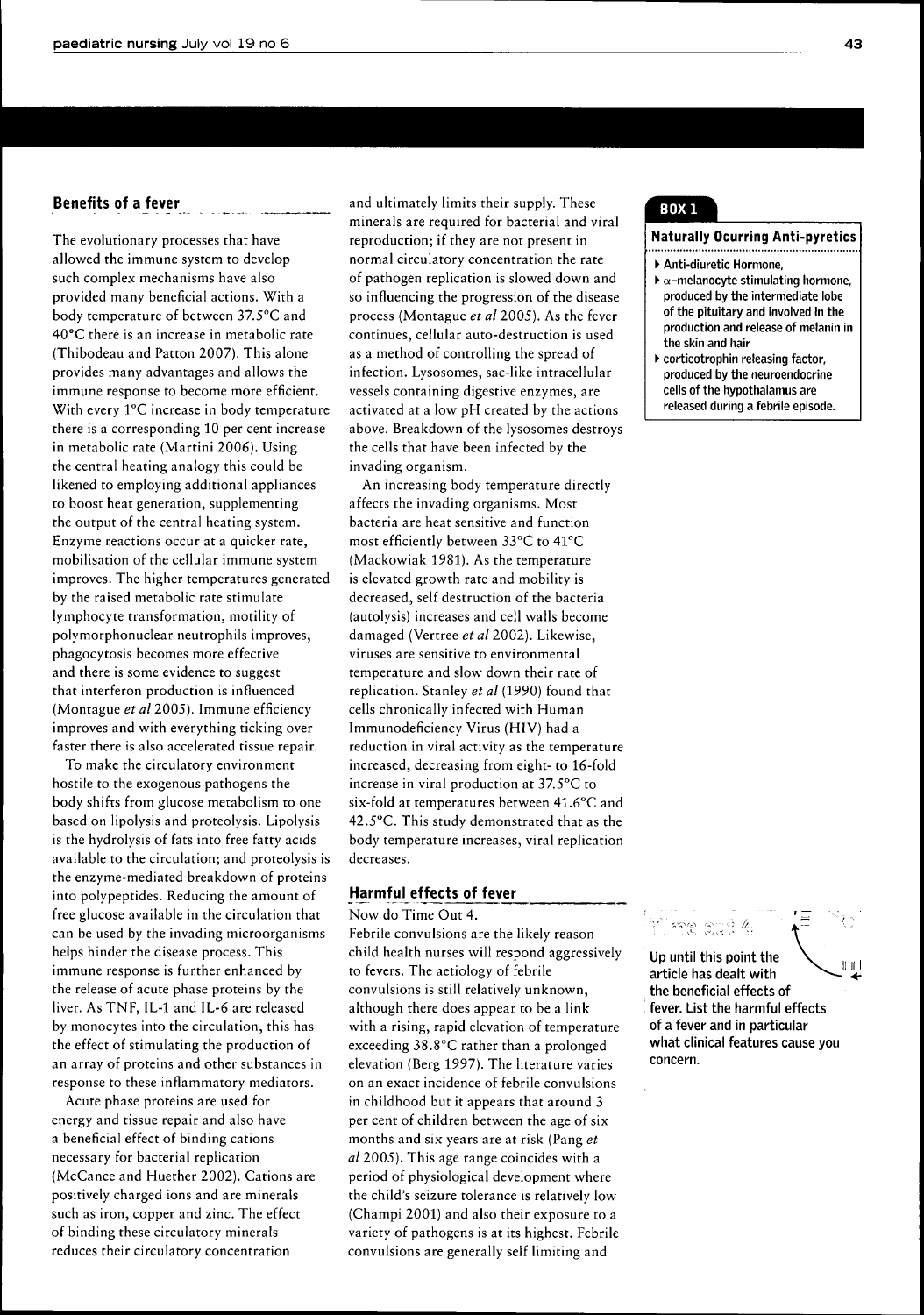# **continuing professionai deveiopment**

 $\ddot{\cdot}$ 

a review of the literature by Russell *et al* (2003) found no evidence that anti-pyretic treatment reduces the incidence of febrile convulsions.

In rare cases, where the body temperature continues to elevate beyond 40°C, there is a greater risk of irreversible cell damage. Neuronal damage occurs above 43°C and thermoregulation ceases with cell destruction around 45°C. Proteins that make up the cell structure and the enzymes responsible for cellular growth and metabolism change shape and ultimately their function deteriorates or denatures as cellular temperature increases (Martini 2006).

One aspect of febrile management that should not be over looked is the burden placed on the body by the fever. A rising metabolic rate places a great demand on the body's energy stores resulting in a high degree of stress throughout the child's body. Some children are at higher medical risk and may need more rigorous assessment, and include those with:

- a fever greater than 41°C
- known bacterial sepsis
- sickle cell anaemia
- suppressed immunity
- congenital heart disease
- a severe head injury.

#### **Conclusion**

**The** NICE (2007) guideline introduces a 'traffic light' system to help assess the risk of serious illness in a child with fever. This allows assessment and management to be directed according to the level of risk. Understanding the physiology of fever supports the application of the NICE guideline: knowing how the body reacts to the presence of pathogens allows you to make informed decisions about the actions to take in caring for the child. A further learning exercise that you could undertake now is to apply the physiological principles explored in this article to the assessment and management guidelines specified in the NICE document. **Now** do Time out 5.

### **References**

**Berg AT** ef al (1997) Predictors of

recurrent febrile seizures. A prospective cohort study. Archives of Pediatrics and Adolescent Medicine. 151, 4,371-378.

**Biddle C** (2006) The neurobiology of the human febrile response. AANA Journal. 74, 2,145-150.

**Casey G** (2000) Fever management. Paediatric Nursing. 12, 3, 38-42.

**Champi C** (2001) Managing febrile seizures in children. Dimensions of Critical Care Nursing. 20, 5, 2-7

**DiMicco JA, Zaretsky DV** (2005) The mysterious role of prostaglandin E<sub>2</sub> on the medullary raphe: a hot topic or not? American Journal of Physiology. Regulatory, Integrative and Comparative Physiology. 289, 6,1589-1591.

**Huether SE, McCance KL** (2000) Understanding Pathophysiology. 3rd Edition. Mosby, Missouri.

**Jiang Q** et al (2000) Febrile core

temperature is essential for optimal host defense in bacterial peritonitis. Infection and Immunity 68,3,1265-1270.

**Kayman H** (2003) Management of fever: making evidence-based decisions. Clinical Pediatrics. 42, 5,383-392.

**Mackowiak PA** (1981) Direct effects of hyperthermia on pathogenic microorganisms: Teleologic implications with regard to fever. Reviews of Infectious Diseases. 3, 3, 508-520.

**McCance Kl, Huether SE** (2002) Pathophysiology: The biologic basis for disease in adults and children. Mosby, Missouri.

**Martini FH** (2006) Fundamentals of Anatomy and Physiology. International Edition. 7th Edition. Pearson, San Francisco.

**Montague SE** et al (2005) Physiology for Nursing Practice. Elsevier, Edinburgh.

**National Institute of Health and Clinical Excellence** (2007) Feverish Illness: Assessment and initial management in children younger than

five years of age. www.nice.org.uk

Pang D et al (2005) Paediatrics. 2nd edition. Mosby, Edinburgh.

**Richmond CA** (2003) The role of arginine vasopressin in thermoregulation during fever. The Journal of Neuroscience Nursing. 35, 5, 281-286.

**Roth J** (2006) Endogenous antipyretics. International Journal of Clinical Chemistry. 371,1-2,13-24.

**Russell FM** et al (2003) Evidence on the use of paracetamol in febrile children. Bulletin of the World Health Organization. 81, 5,367-372.

**Skills for Health** (2004) EClll: Investigate and diagnose an individual presenting for emergency assistance witb fever. bttp://www.skillsforhealth. org.uk/tools/viewcomp.php?id=2704 [Last accessed: 7 June 2007]

**Stanley SK** et al (1990) Heat shock induction of HIV production from chronically infected promonocytic and T cell lines. Journal of Immunology. 145, 4, 1120-1126.

**Tatro JB** (2000) Endogenous Antipyretics. Clinical Infectious Diseases:

An Official Publication of the Infectious Diseases Society of America. 3, 5,190- 201.

**Thibodeau GA, Patton KT** (2007) Anatomy and Physiology. 6th edition. Philadelphia, Mosby.

**Thompson HJ** (2005) Fever: a concept analysis. Journal of Advanced Nursing. 51, 5,484-492.

**Tortora GJ, Derrickson B** (2006) Principles of Anatomy and Physiology. Internationai Edition. 11th edition. John Wiley and Sons, New Jersey.

**Vertree RA** et al (2002) Whole-body hyperthermia: a review of theory, design and application. Perfusion. 17, 4, 279-290.

**Walsh AM** ef al (2005) Fever management: paediatric nurses' knowledge, attitudes and influencing factors. Journal of Advanced Nursing. 49, 5, 453-464.

**Walsh A, Edwards H** (2006) Management of childhood fever by parents: literature review. Journal of Advanced Nursing. 54, 2, 217-227